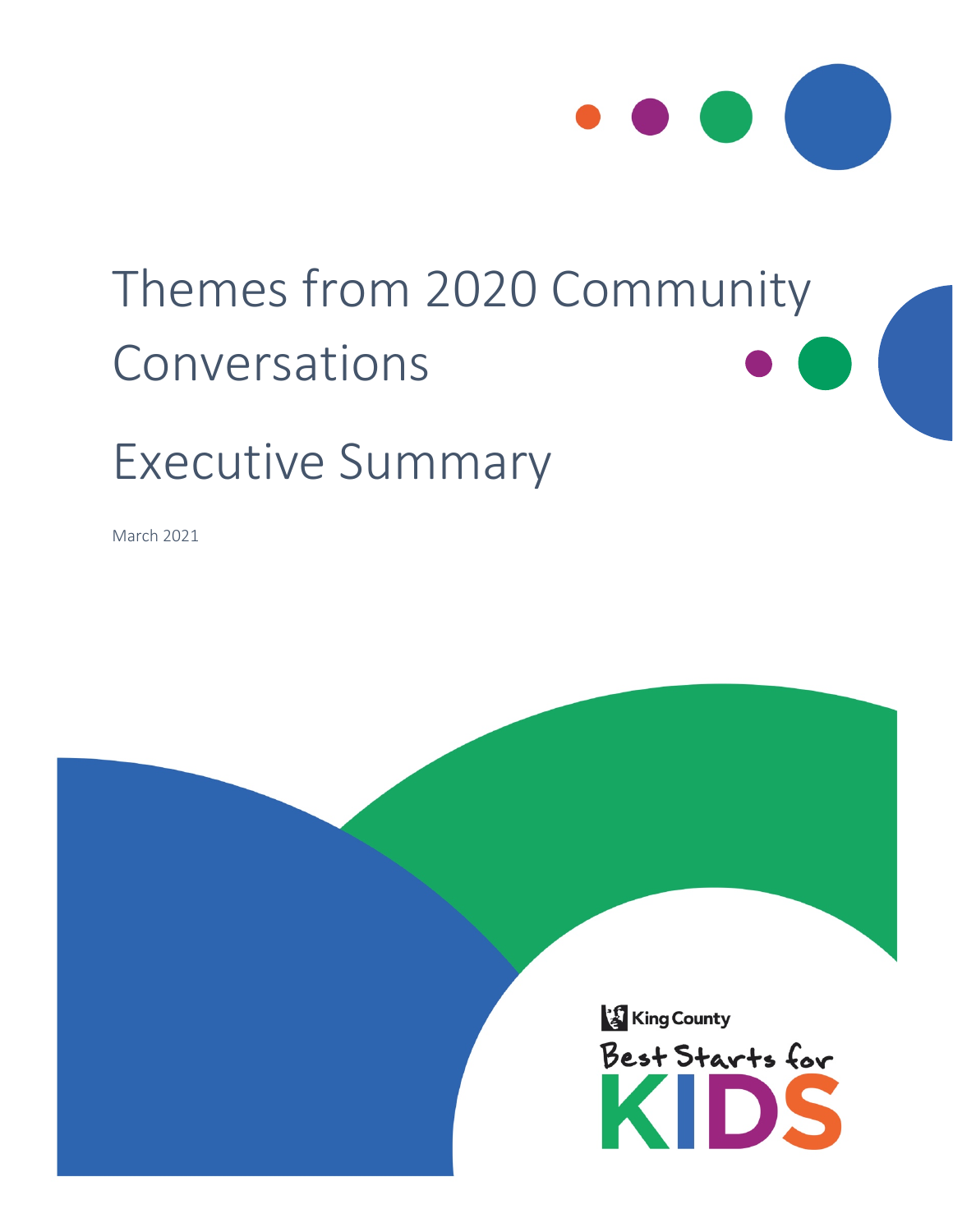# Executive Summary

King County voters approved the Best Starts for Kids (BSK) initiative in 2015, investing approximately \$400 million in strengthening families and communities. BSK strives to see babies born healthy, kids thrive, and young people grow up to be happy, healthy, successful adults.

Since the original six-year initiative will be up for renewal at the end of 2021, BSK staff wanted to learn what worked well, what was challenging, and what improvements should be considered if the initiative is renewed by King County voters. Over the course of October and November 2020, BSK staff and community partners co-hosted a series of thirteen community conversations across a broad range of geographic and cultural communities in King County.

#### What's working well?

Overall, respondents felt that Best Starts for Kids was successful. They viewed it as an impactful initiative that led with equity, was thoughtfully and inclusively planned, and supported funded organizations and communities in reaching their goals.

- **Clear impact on children and families:** Community members identified BSK as a highimpact, community-centered initiative that led with equity to create meaningful impacts on children, youth and families.
- **Excellent technical assistance and capacity building support:** Participants also appreciated receiving excellent capacity building and technical assistance through BSK, including support during the application process, feedback from County staff, and support as they implemented and reported on programming. Working with culturally relevant staff was highlighted.
- **Smooth planning and implementation:** Participants felt that the implementation of BSK was intentional, community-driven, and appropriately focused on upstream approaches.
- **Flexibility and adaptability of funding:** Offering multi-year funding and the ability to pivot to evolving needs, especially during the COVID-19 pandemic, were deeply appreciated.
- **Clear focus on racial equity and support for communities of color:** As one participant put it, BSK made "*clear and intentional efforts to support communities of color.*"

### What could be improved?

As expected, in addition to the overall successes of Best Starts, participants identified challenges as well. Some were specific to BSK, while some broader challenges did not derive from BSK, yet impacted their experiences.

• **Limited awareness of BSK:** Many community members felt there was limited awareness of BSK among the general public.